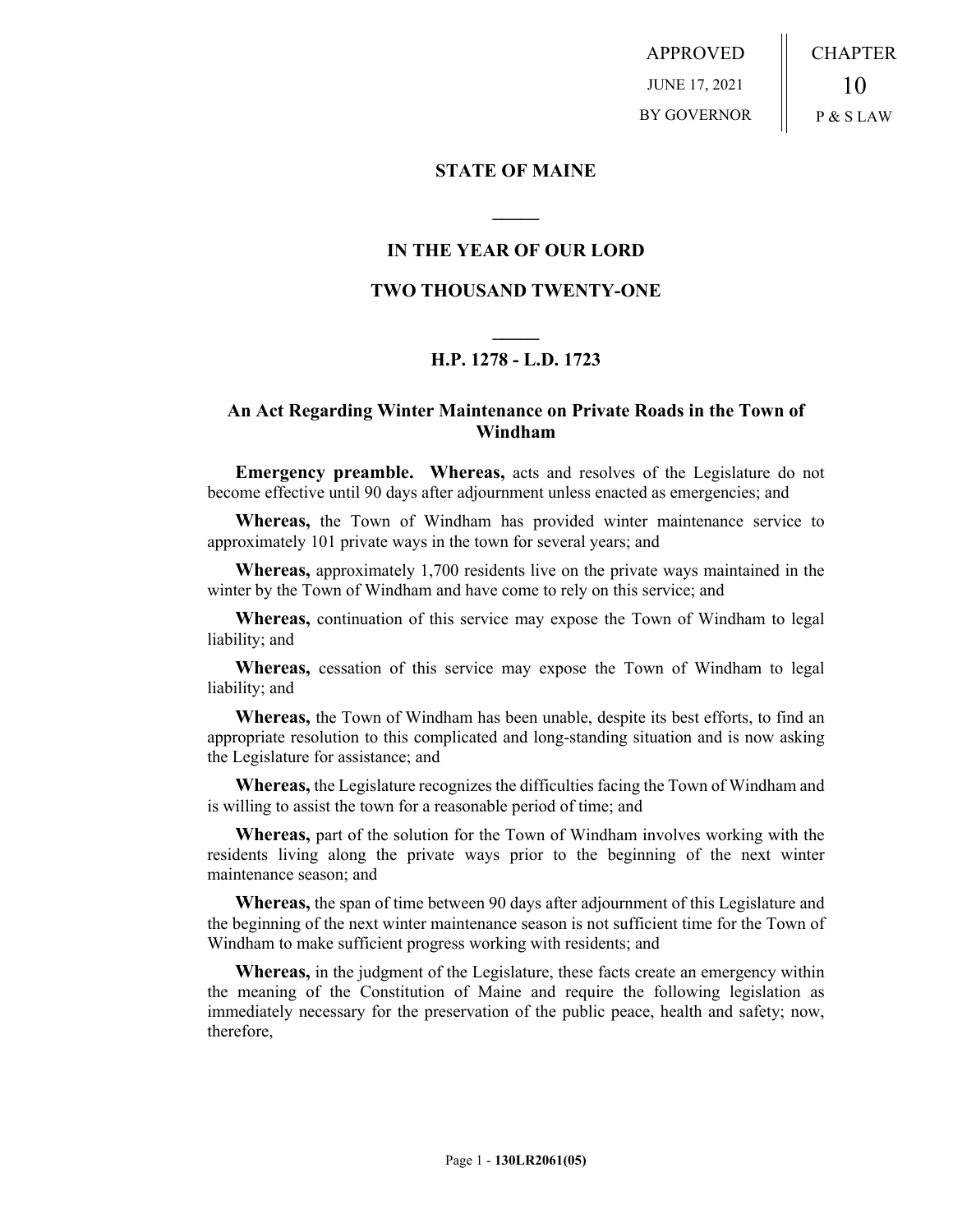#### **Be it enacted by the People of the State of Maine as follows:**

**Sec. 1. Definitions.** As used in this Act, unless the context otherwise indicates, the following terms have the following meanings.

**1. Council.** "Council" means the town council of the Town of Windham.

**2. Designated private way.** "Designated private way" means a private way located in the Town of Windham that satisfies the criteria listed in section 3, subsection 1.

**3. Private way.** "Private way" has the same meaning as in the Maine Revised Statutes, Title 23, section 1903, subsection 10-A.

**4. Road association.** "Road association" means a road association created pursuant to the Maine Revised Statutes, Title 23, chapter 305, subchapter 2.

**5. Road commissioner.** "Road commissioner" means the road commissioner, as described by the Maine Revised Statutes, Title 23, section 2701, of the Town of Windham.

**6. Town way.** "Town way" has the same meaning as in the Maine Revised Statutes, Title 23, section 3021, subsection 3.

**7. Winter maintenance.** "Winter maintenance" means the snow removal and surface treatment, including sanding and salting, performed on designated private ways.

**Sec. 2. Authorization of winter maintenance on designated private ways.**  The council and the Town of Windham may use public equipment to perform winter maintenance on a designated private way, regardless of the existence of a public easement over the designated private way for the purpose of ensuring the health and safety of the residents of the Town of Windham.

**Sec. 3. Ordinance; roster; maintenance standards; termination.** The council may enact an ordinance to provide for the winter maintenance of designated private ways according to this section.

**1. Identification of designated private ways.** The council may identify a private way in the Town of Windham as a designated private way if:

A. The council has evidence that the Town of Windham has performed winter maintenance on the private way for at least 20 years prior to the effective date of this Act; and

B. The road commissioner has determined that the private way cannot meet standards developed or required by generally applicable local ordinances for dedication and acceptance of the private way as a town way pursuant to the Maine Revised Statutes, Title 23, section 3025.

**2. Creation and maintenance of designated private way roster and map.** The Town of Windham may create and maintain a roster and map of all designated private ways. If a private way is included on the roster and map of designated private ways, no road association or owner of property benefited by the private way may bring a claim asserting that the private way has become a town way by any method or mechanism other than dedication and acceptance pursuant to the Maine Revised Statutes, Title 23, section 3025.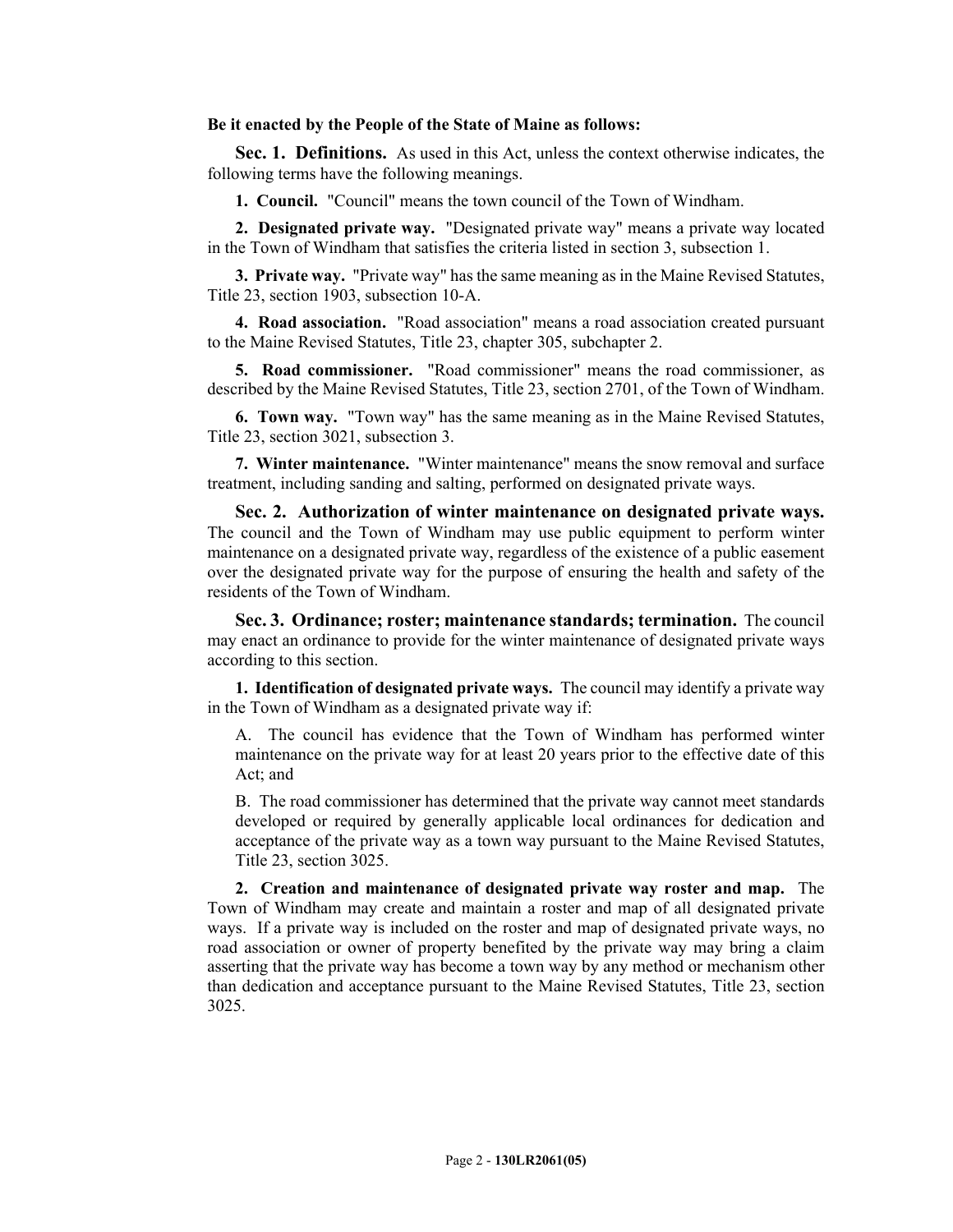**3. Development of basic maintenance standards.** The road commissioner may, in consultation with the council, develop basic maintenance standards for designated private ways that the road commissioner may use to determine the necessary maintenance a road association or owners of property benefited by a private way must perform for the private way to be a designated private way.

**4. Conditions of suspension and termination.** The Town of Windham may suspend or cease to perform winter maintenance on a designated private way as follows.

A. The Town of Windham has no obligation to perform winter maintenance on a designated private way if:

(1) The council or road commissioner has notified the road association or owners of property benefited by the private way of maintenance necessary to satisfy the road commissioner's basic maintenance standards under subsection 3 and the maintenance is not performed to the road commissioner's satisfaction by September 1st following the date on which notice was given; or

(2) Owners of property benefited by the private way have not formed a road association within 2 years of the effective date of this Act or before a later date set by the council.

Within 60 days of the creation of the roster and map of designated private ways pursuant to subsection 2, the council may notify the road association or owners of property benefited by a designated private way of the conditions for continued winter maintenance contained in this paragraph.

B. A private way may be removed from the roster and map of designated private ways created pursuant to subsection 2 if:

(1) The council accepts the private way as a town way pursuant to the Maine Revised Statutes, Title 23, section 3025 and any applicable local ordinance; or

(2) The road association of the private way or a majority of the owners of property benefited by the private way present a petition to the council for the removal of the private way from the roster and map.

**5. Ordinance.** The council may by ordinance establish additional policies and procedures to effectuate the provisions of this Act.

**Sec. 4. Town of Windham report.** The Town of Windham may submit a report to the Joint Standing Committee on State and Local Government by February 1, 2022. The report, if submitted, must include the following information:

A. A detailed description of the progress made by the council and the town manager to conform the use of public funds to provide winter maintenance on private ways with applicable constitutional and statutory laws;

B. An assessment by the Town of Windham fire-rescue chief regarding the use of firerescue vehicles on private ways in the town for fire and safety protection;

C. An assessment by the Town of Windham police chief regarding the use of police vehicles on private ways in the town for public health and safety; and

D. An assessment of whether winter maintenance by the Town of Windham of its designated private ways has an environmental impact on the surrounding water bodies.